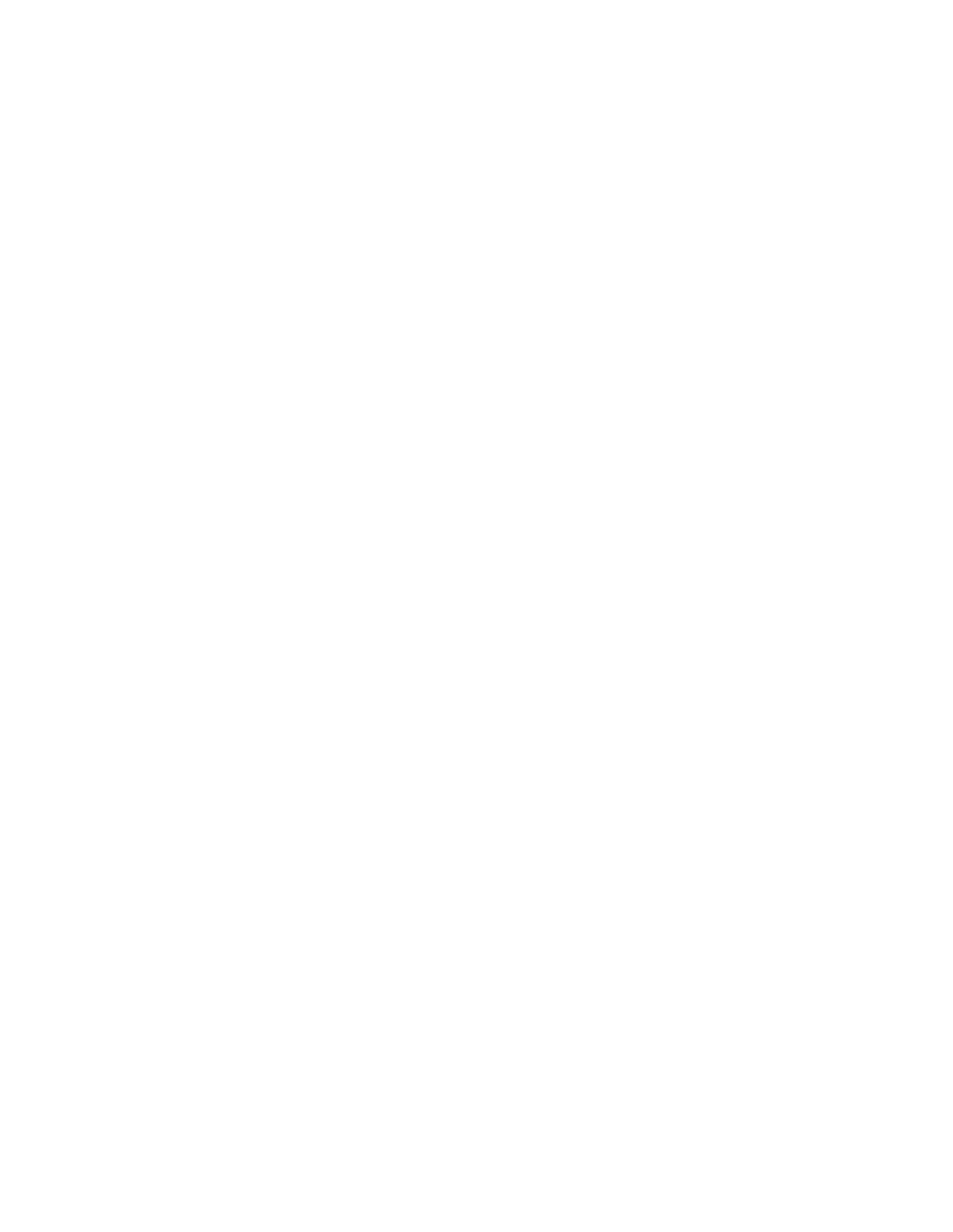# **APPENDIX D** INTRODUCTION JOBS REPORT

The City of Seattle Department of Transportation (SDOT) is applying for a USDOT Better Utilizing Investments to Leverage Development (BUILD) 2020 grant to help fund East Marginal Way Corridor Improvement project. The construction of improvements associated with the East Marginal Way Corridor Improvement project is expected to create near-term economic impacts for the City of Seattle and State of Washington. These economic impacts would be driven by an increase in construction spending in the region, with construction funds originating from outside the local economy of significance (e.g., federal grant funding). These project expenditures would generate a short-term increase in demand for engineering and technical services, as well as construction-related labor and materials.

To quantify the near-term economic impacts of this project, this analysis utilized an input-output modeling framework based on multipliers from MIG Inc., the developers of IMPLAN.<sup>[1](#page-2-0)</sup> U.S. National data were selected for the economic profile and multiplier set to enable simple comparison between projects for the purposes of BUILD grant funding. However, it is understood that local regions are expected to generate employment and economic output at rates that vary from the national average.

Two types of economic impacts are identified for this analysis.

- **Direct/Indirect Impacts:** Direct impacts represent new spending, hiring, and production by civil engineering construction companies to accommodate the demand for resources to complete the project. Indirect impacts result from the quantity of inter-industry purchases necessary to support the increase in production from the construction industry experiencing new demand for its goods and services. All industries that produce goods and services consumed by the construction industry will also increase production and, if necessary, hire new workers to meet the additional demand.
- **Induced Impacts:** Induced impacts stem from the re-spending of wages and salaries earned by workers benefitting from the increase in direct and indirect expenditure activity within an area. For example, if an increase in construction demand leads to new employment and earnings in a set of industries, workers in these industries will spend some proportion of their increased earnings at local retail shops, restaurants, and other places of commerce, which would further stimulate economic activity.

This report estimates three types of economic impacts.

- **Person-year jobs:** 100 person-year jobs may translate into 50 jobs supported for 2 years or 100 jobs supported for 1 year.
- **Earnings:** All forms of employment income, including Employee Compensation (wages and benefits) and Proprietor Income.
- **Output:** Output represents the value of industry production or economic activity. For manufacturers, this would be sales plus/minus change in inventory. For service sectors

<span id="page-2-0"></span>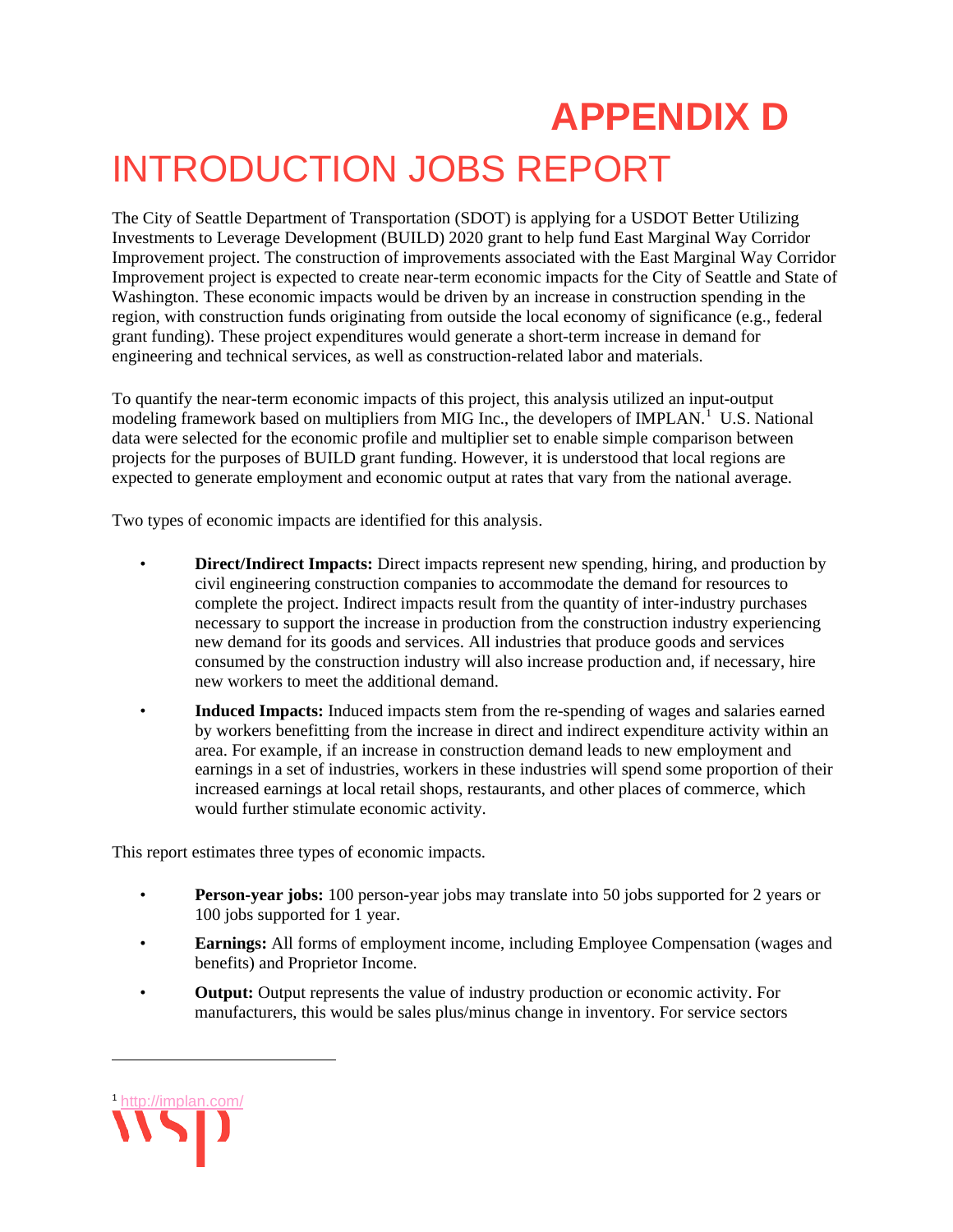production equals sales. For Retail and wholesale trade, output equals gross margin (as opposed to gross sales).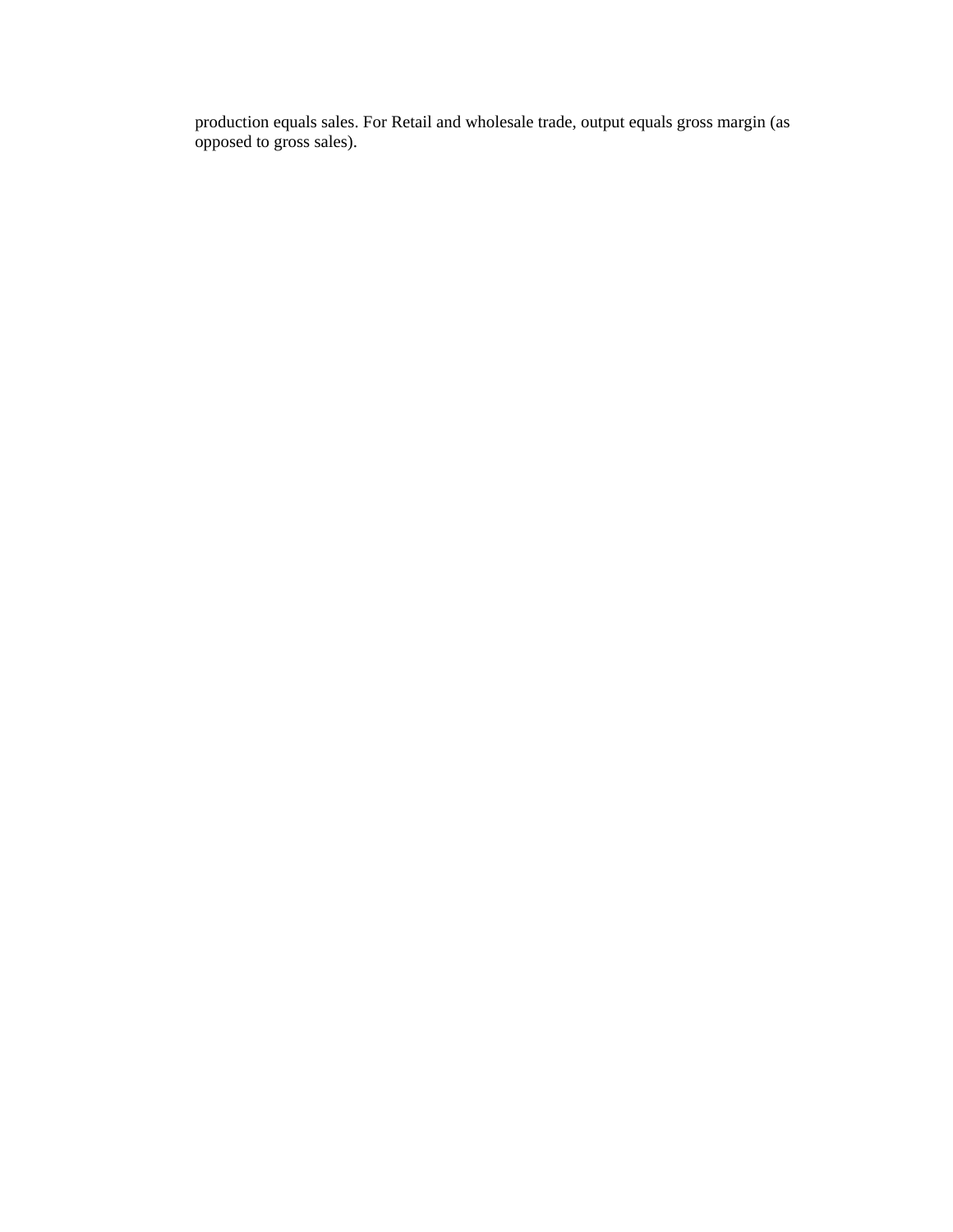### **COSTS**

The total capital costs of the East Marginal Way Corridor Improvement project are forecast to be \$37.66 million (2018 \$), excluding right of way land acquisition costs. The spending schedule for the project is provided below in Table 1, with completion anticipated in May 2024 and additional construction closeout continuing into 2025.

#### **Table 1: Capital Costs for Project, less Right of Way Costs (2018 \$ millions)**

| 2021   | 2022    | 2023    | 2024   | 2025   | Total   |
|--------|---------|---------|--------|--------|---------|
| \$1.56 | \$10.85 | \$15.59 | \$7.98 | \$1.69 | \$37.66 |

Source: WSP Estimates 2020

## RESULTS

**115D** 

A summary of the short-term economic impacts is shown in [Table 2.](#page-4-0)

#### <span id="page-4-0"></span>**Table 2: Summary of Near-Term Economic Impacts**

| Direct + Indirect Impacts     |               |  |  |  |  |
|-------------------------------|---------------|--|--|--|--|
| Employment (Person-Year Jobs) | 382 jobs      |  |  |  |  |
| Earnings (2018 \$)            | \$22,636,458  |  |  |  |  |
| Economic Output (2018 \$)     | \$72,097,024  |  |  |  |  |
| <b>Induced Impacts</b>        |               |  |  |  |  |
| Employment (Person-Year Jobs) | 217 jobs      |  |  |  |  |
| Earnings (2018 \$)            | \$10,516,849  |  |  |  |  |
| Economic Output (2018 \$)     | \$32,187,687  |  |  |  |  |
| <b>Total Impacts</b>          |               |  |  |  |  |
| Employment (Person-Year Jobs) | 599 jobs      |  |  |  |  |
| Earnings (2018 \$)            | \$33,153,307  |  |  |  |  |
| Economic Output (2018 \$)     | \$104,284,711 |  |  |  |  |

<span id="page-4-1"></span>Source: WSP 2020

Assuming a BUILD grant is awarded to complete construction funding, the East Marginal Way Corridor Improvement project is expected to generate economic impacts for the region beginning in 2021. In total, the project is projected to create employment of 599 person-year jobs, including 382 direct and indirect person-year jobs.

[Table 3](#page-4-1) shows the number of persons directly and indirectly employed by the project per year.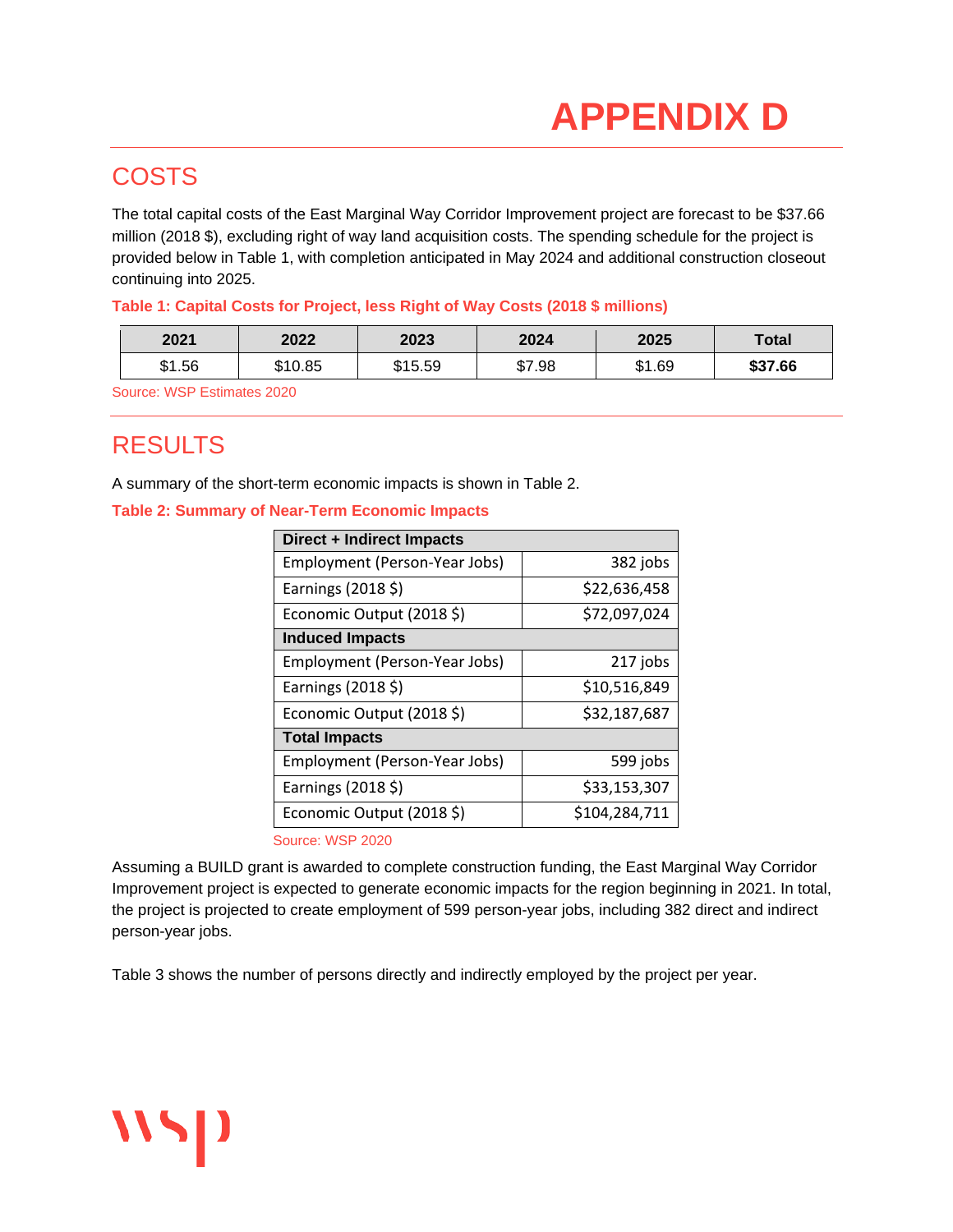#### **Table 3: Direct and Indirect Jobs by Year**

|                          | 2021 | 2022 | 2023 | 2024 | 2025 |
|--------------------------|------|------|------|------|------|
| Direct and Indirect Jobs | 16   | 110  | 158  | 81   |      |
| Induced Jobs             |      | 62   | 90   | 46   |      |

Source: WSP 2020

The project will generate an estimated average of 120 direct, indirect, and induced jobs per construction year. This includes 77 direct and indirect jobs, and 43 induced jobs. [Figure 1](#page-5-0) shows the profile of annual employment generated by the project's expenditures.

<span id="page-5-0"></span>



#### Source: WSP 2020

[Figure 2](#page-6-0) shows the breakdown of jobs created by industry and type of impact. The civil works construction sector is estimated to receive the largest increase in employment from the project (254 person-year jobs), all of which are direct jobs created. The other industries that will see the largest number of jobs created include manufacturing (81 person-year jobs), healthcare and social services (63 person-year jobs), other services (62 person-year jobs), government (58 person-year jobs), and arts, entertainment, and recreation (44 person-year jobs).